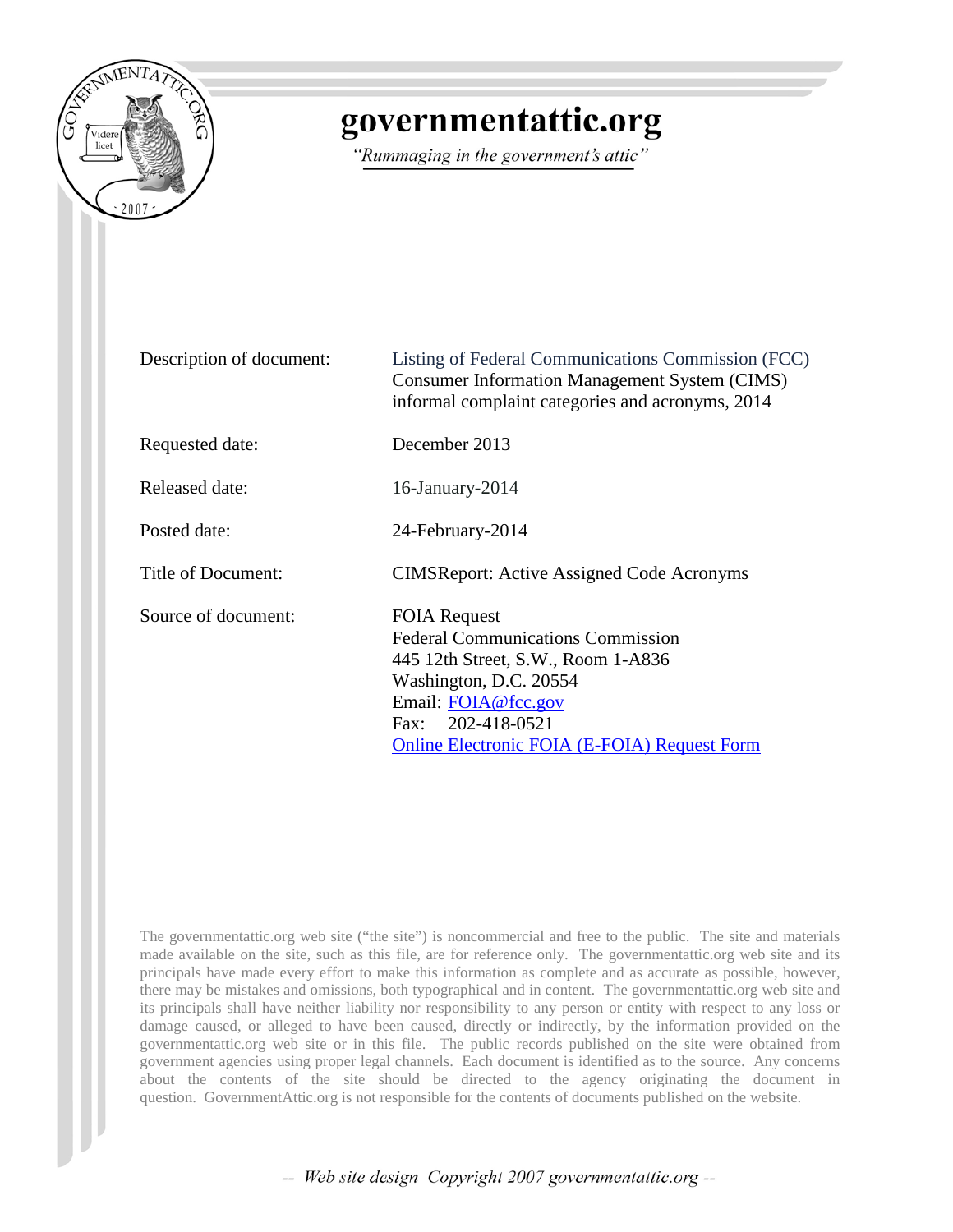

Federal Communications Commission Consumer & Governmental Affairs Bureau Washington, D.C. 20554



January 16, 2014

#### FOIA No. 2014-127

This letter responds to your recent Freedom of Information Act ("FOIA") request received by the Federal Communications Commission (FCC or Commission) and assigned to the Consumer & Governmental Affairs ("CGB") Bureau. Your requests seek copies of documents "describing the listing/taxonomy of subject used to categorize informal complaints included in the Consumer Information Management System database at the FCC, and a printout of the categories and [acronyms]."

COB conducted a search of the databases in which we maintain the records of informal complaints filed by, or on behalf of, consumers. The information you requested is enclosed.

FOIA and FCC rules require the FCC to charge requesters for time spent searching for and reviewing responsive documents, and for copying them.<sup>1</sup> Based on your classification as an "all other" requester, the FCC does not charge you for the first two hours of search time and the first  $100$  pages of copying.<sup>2</sup> Because preparing the response to your request falls within these limits, the FCC is not charging you for processing it.

If you think this response denies your FOIA request, you may file an application for review of this decision with the FCC's Office of the General Counsel within 30 days.<sup>3</sup> Both the application and envelope containing it must be marked "Review of Freedom of Information Action" and the application should refer to FOIA Control No. 2014-127.

Sincere

Nancy Stevenson Deputy Chief Consumer Policy Division Consumer & Governmental Affairs Bureau

Enclosures

1 5 U.S.C. § 552(a)(4)(A)(i); 47 C.F.R. § 0.470.<br>
<sup>2</sup> 47 C.F.R. § 0.470(a)(3).<br>
<sup>3</sup> 47 C.F.R. § 0.461(j).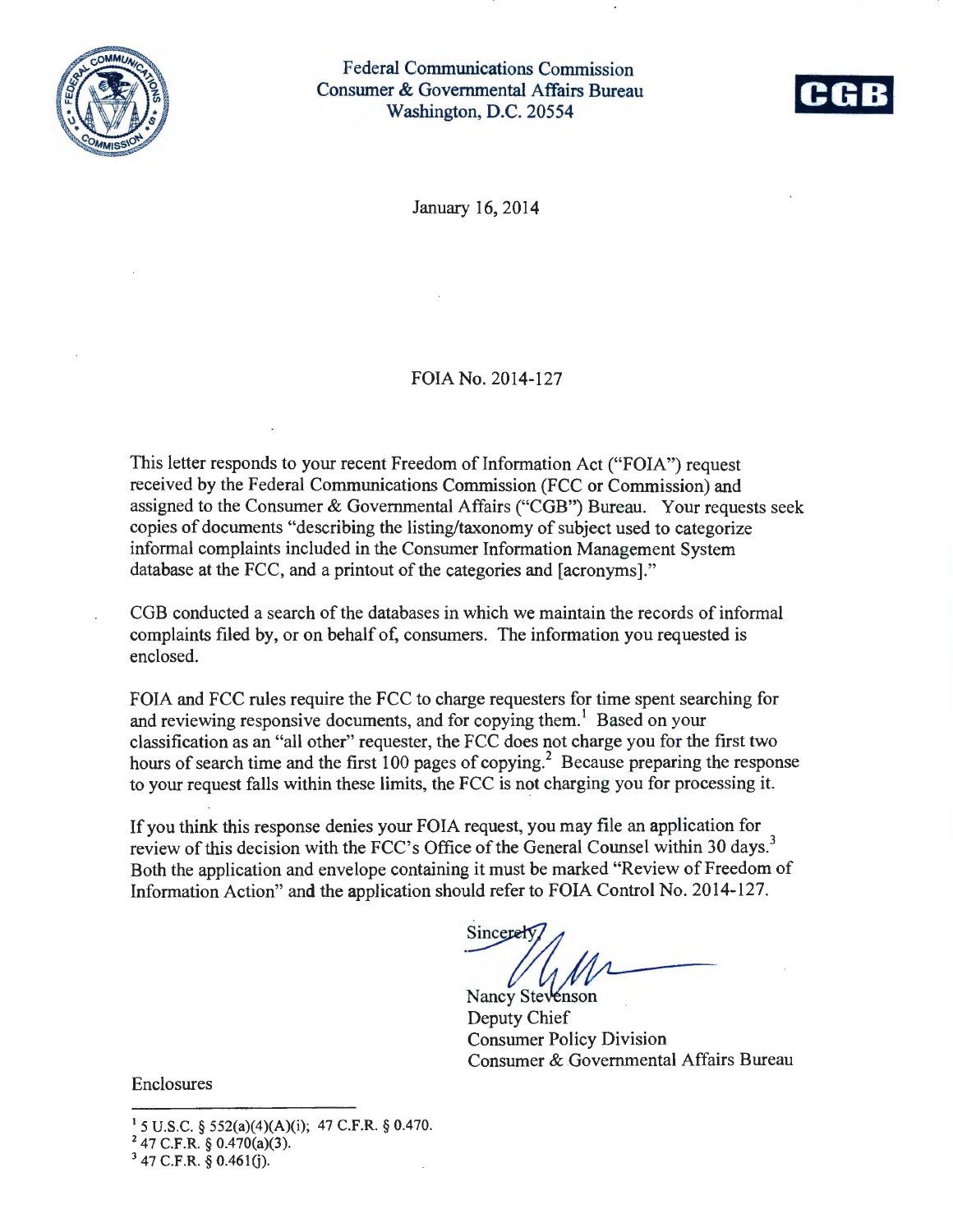#### **C/MSReport Active Assigned Code Acronyms (FOIA: 2014-127)**

Report Generated January 14, 2014

#### **TOTAL Active Scripts: 26 Status | Assigned Code | Level One Script | Level One Script | Acronym | Level One Script | Acronym | Level One Script | Acronym | Level One Script | Acron** Active BCRA Wireline Active BOSR Wireline Active CHIL Broadcast Active CHIL Cable Active CHIL Satellite Active CHIL | Unknown Media Types Active INDE Broadcast Active INDE Cable Active INDE Unknown Media Types Active |LOUD |Broadcast Active OSBC Broadcast Active OSBC Cable Active OTHE Other Service Types Active PCCR Broadcast Active PCCR Satellite Active | PCCR | Unknown Media Types Active PROF Broadcast Active PROF Cable Active PROF | Unknown Media Types Active RELI [Broadcast Active SLDS Wireline Active SLGD Wireline Active SLLD Wireline Active TGEN Wireline Active VIOL Broadcast Active VIOL JUnknown Media Types **Level Two Script**  Billing - Rates Billing - Rates Programming Issues Programming Issues Programming Issues Programming Issues Programming Issues Programming Issues Programming Issues Programming Issues Programming Issues Programming Issues Other Programming Issues Programming Issues Programming Issues Programming Issues Programming Issues Programming Issues Programming Issues Service Quality Slamming Slamming **TCPA** Programming Issues Programming Issues **Level Three Script**  Billing - Credit/Refunds/ Adjustments OSP Rates Children Children Children Children Indecent Indecent Indecent Loud commercial Obscene Obscene Other Content Criticism Content Criticism Content Criticism Profane Profane Profane Religious Long Distance Service Treatment Long Distance slammed Local and Long Distance Slamming TCPA General Solicitations Violence Violence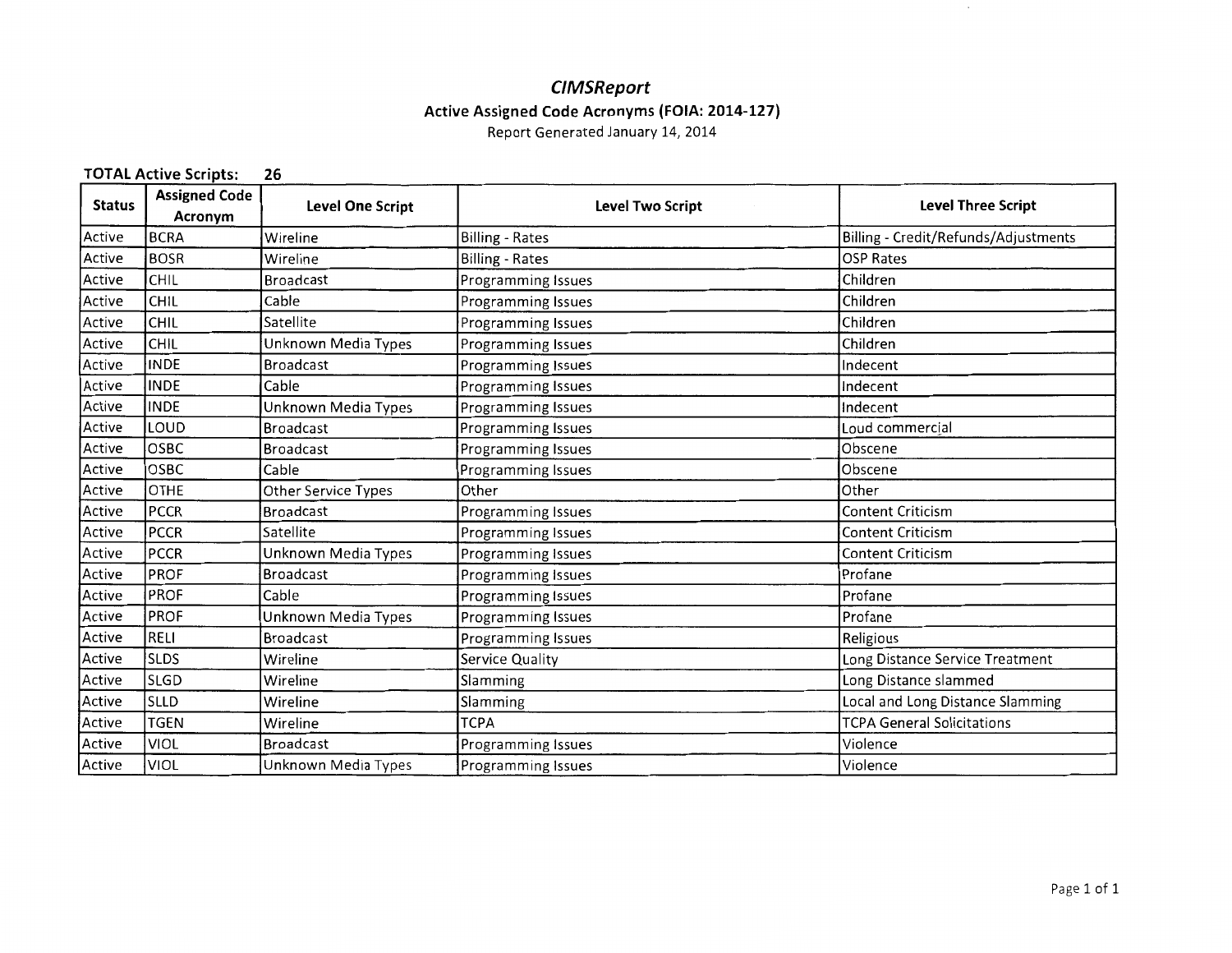### **CIMSReport All Assigned Code Acronyms (FOIA: 2014-127}**

| <b>TOTAL Scripts:</b> |                                 | 244                     |                              |                                      |
|-----------------------|---------------------------------|-------------------------|------------------------------|--------------------------------------|
| <b>Status</b>         | <b>Assigned Code</b><br>Acronym | <b>Level One Script</b> | <b>Level Two Script</b>      | <b>Level Three Script</b>            |
| Active                | <b>BCRA</b>                     | Wireline                | <b>Billing - Rates</b>       | Billing - Credit/Refunds/Adjustments |
| Active                | <b>BOSR</b>                     | Wireline                | <b>Billing - Rates</b>       | <b>OSP Rates</b>                     |
| Active                | CHIL                            | <b>Broadcast</b>        | Programming Issues           | Children                             |
| Active                | CHIL                            | Cable                   | Programming Issues           | Children                             |
| Active                | CHIL                            | Satellite               | Programming Issues           | Children                             |
| Active                | CHIL                            | Unknown Media Types     | Programming Issues           | Children                             |
| Active                | <b>INDE</b>                     | <b>Broadcast</b>        | Programming Issues           | Indecent                             |
| Active                | <b>INDE</b>                     | Cable                   | Programming Issues           | Indecent                             |
| Active                | <b>INDE</b>                     | Unknown Media Types     | Programming Issues           | Indecent                             |
| Active                | LOUD                            | <b>Broadcast</b>        | Programming Issues           | Loud commercial                      |
| Active                | OSBC                            | <b>Broadcast</b>        | Programming Issues           | Obscene                              |
| Active                | OSBC                            | Cable                   | Programming Issues           | Obscene                              |
| Active                | OTHE                            | Other Service Types     | Other                        | Other                                |
| Active                | <b>PCCR</b>                     | <b>Broadcast</b>        | Programming Issues           | <b>Content Criticism</b>             |
| Active                | <b>PCCR</b>                     | Satellite               | <b>Programming Issues</b>    | <b>Content Criticism</b>             |
| Active                | <b>PCCR</b>                     | Unknown Media Types     | Programming Issues           | <b>Content Criticism</b>             |
| Active                | PROF                            | <b>Broadcast</b>        | Programming Issues           | Profane                              |
| Active                | PROF                            | Cable                   | Programming Issues           | Profane                              |
| Active                | PROF                            | Unknown Media Types     | Programming Issues           | Profane                              |
| Active                | RELI                            | <b>Broadcast</b>        | Programming Issues           | Religious                            |
| Active                | <b>SLDS</b>                     | Wireline                | <b>Service Quality</b>       | Long Distance Service Treatment      |
| Active                | <b>SLGD</b>                     | Wireline                | Slamming                     | Long Distance slammed                |
| Active                | <b>SLLD</b>                     | Wireline                | Slamming                     | Local and Long Distance Slamming     |
| Active                | <b>TGEN</b>                     | Wireline                | <b>TCPA</b>                  | <b>TCPA General Solicitations</b>    |
| Active                | VIOL                            | <b>Broadcast</b>        | Programming Issues           | Violence                             |
| Active                | <b>VIOL</b>                     | Unknown Media Types     | Programming Issues           | Violence                             |
| Inactive              | 2TRS                            | Wireless                | <b>Disability Complaints</b> | Telecommunications Relay Service-TRS |
| Inactive              | 2TRS                            | Wireline                | <b>Disability Complaints</b> | Telecommunications Relay Service-TRS |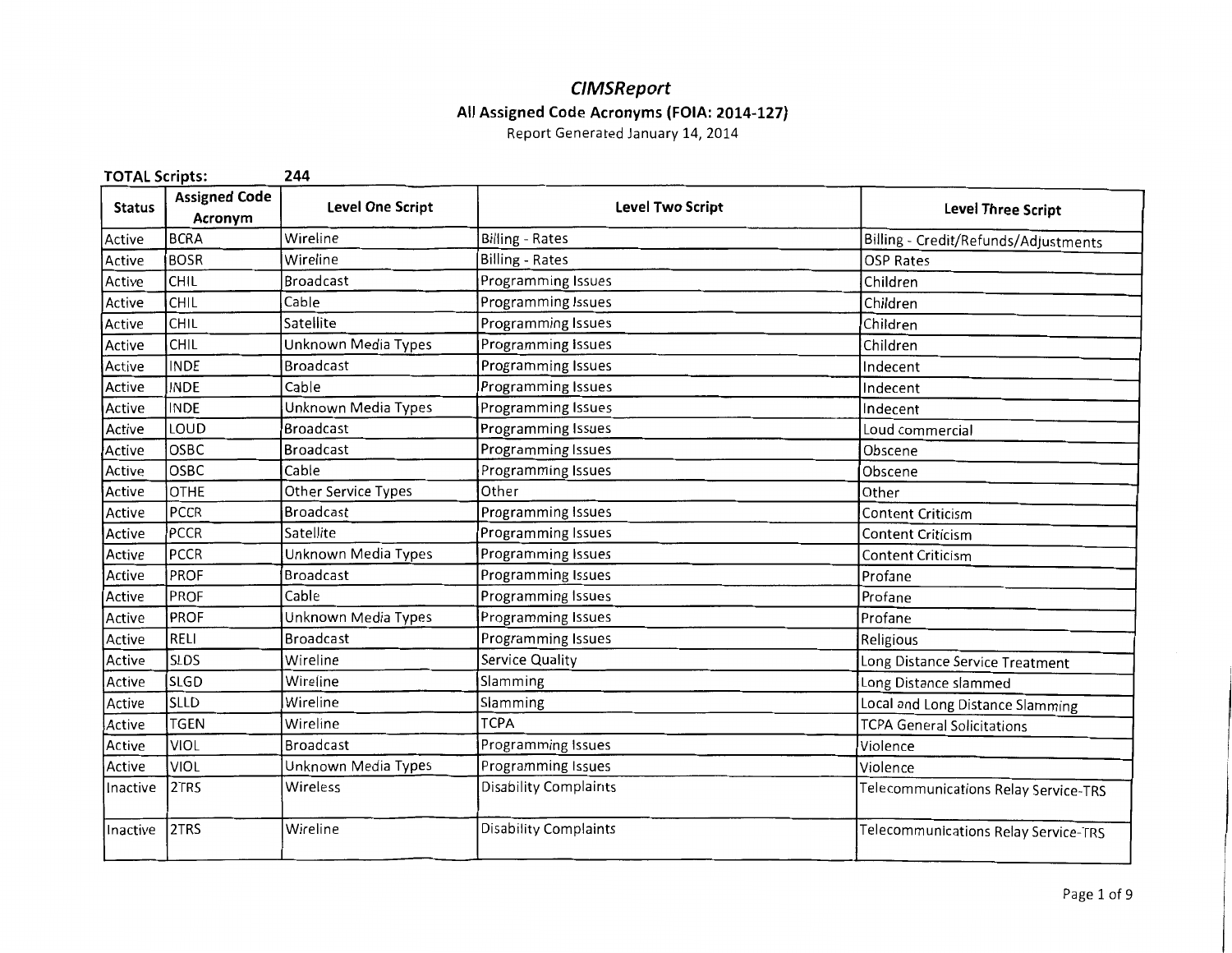#### **CIMSReport All Assigned Code Acronyms (FOIA: 2014-127}**  Report Generated January 14, 2014

| <b>TOTAL Scripts:</b> |                                 | 244                 |                                      |                                 |
|-----------------------|---------------------------------|---------------------|--------------------------------------|---------------------------------|
| <b>Status</b>         | <b>Assigned Code</b><br>Acronym | Level One Script    | <b>Level Two Script</b>              | <b>Level Three Script</b>       |
| Inactive              | AMRA                            | Other Service Types | <b>Amateur Radio Issues</b>          |                                 |
| Inactive              | ARIN                            | Other Service Types | Amateur Radio Interference           |                                 |
| Inactive              | B809                            | Wireline            | <b>Billing - Rates</b>               | 809 International Calls         |
| Inactive              | <b>B900</b>                     | Wireline            | <b>Billing - Rates</b>               | 900 Pay-Per-Call Billing        |
| Inactive              | <b>BACC</b>                     | Wireless            | Billing - Line Items                 | Access Charge                   |
| Inactive              | <b>BACT</b>                     | Wireless            | Billing - Service Plan Rate          | <b>Activation Fee</b>           |
| Inactive              | <b>BAIR</b>                     | Wireless            | <b>Billing - Airtime Charges</b>     |                                 |
| Inactive              | BANK                            | Wireless            | <b>Bankrupt Carrier</b>              |                                 |
| Inactive              | BANK                            | Wireline            | <b>Bankrupt Carrier</b>              |                                 |
| Inactive              | BBDE                            | Cable               | Billing & Rates                      | <b>Billing Dispute</b>          |
| Inactive              | BBUL                            | Cable               | <b>Billing &amp; Rates</b>           | <b>Bulk Rates</b>               |
| Inactive              | BCCB                            | Wireline            | Billing - Rates                      | Casual Call Billing             |
| Inactive              | <b>BCRA</b>                     | Wireless            | Billing - Credit/Refunds/Adjustments |                                 |
| Inactive              | <b>BDBB</b>                     | Wireless            | Double Billing                       |                                 |
| Inactive              | <b>BDBB</b>                     | Wireline            | <b>Billing - Rates</b>               | Double Billing                  |
| Inactive              | <b>BDIS</b>                     | Cable               | <b>Billing &amp; Rates</b>           | <b>Discount Rates</b>           |
| Inactive              | BDNB                            | Wireless            | Billing - Delayed or No Bill         |                                 |
| Inactive              | BDNB                            | Wireline            | Billing - Delayed or No Bill         |                                 |
| Inactive              | <b>BDRP</b>                     | Wireline            | <b>Billing - Rates</b>               | <b>DSL Rate Problem</b>         |
| Inactive              | <b>BE91</b>                     | Wireless            | <b>Billing - Line Items</b>          | $E-911$                         |
| Inactive              | BICR                            | Wireline            | <b>Billing - Rates</b>               | International Calls - Rates     |
| Inactive              | BIDA                            | Wireline            | Billing - Line Items                 | Interstate Directory Assistance |
| Inactive              | BIID                            | Wireline            | <b>Billing - Rates</b>               | International Internet Dial-up  |
| Inactive              | <b>BOFF</b>                     | Wireless            | Billing - Service Plan Rate          | Off-Peak                        |
| Inactive              | <b>BOPT</b>                     | Wireless            | Billing - Service Plan Rate          | <b>Optional Services</b>        |
| Inactive              | <b>BPEA</b>                     | Wireless            | Billing - Service Plan Rate          | Peak                            |
| Inactive              | BPRE                            | Wireless            | Billing - Service Plan Rate          | Prepaid Service                 |
| Inactive              | <b>BPRO</b>                     | Wireless            | Billing - Service Plan Rate          | Promo Plan                      |
| Inactive              | BREC                            | Wireless            | <b>Billing - Recurring Charges</b>   |                                 |
| Inactive BREC         |                                 | Wireline            | <b>Billing - Rates</b>               | Billing - Recurring Charges     |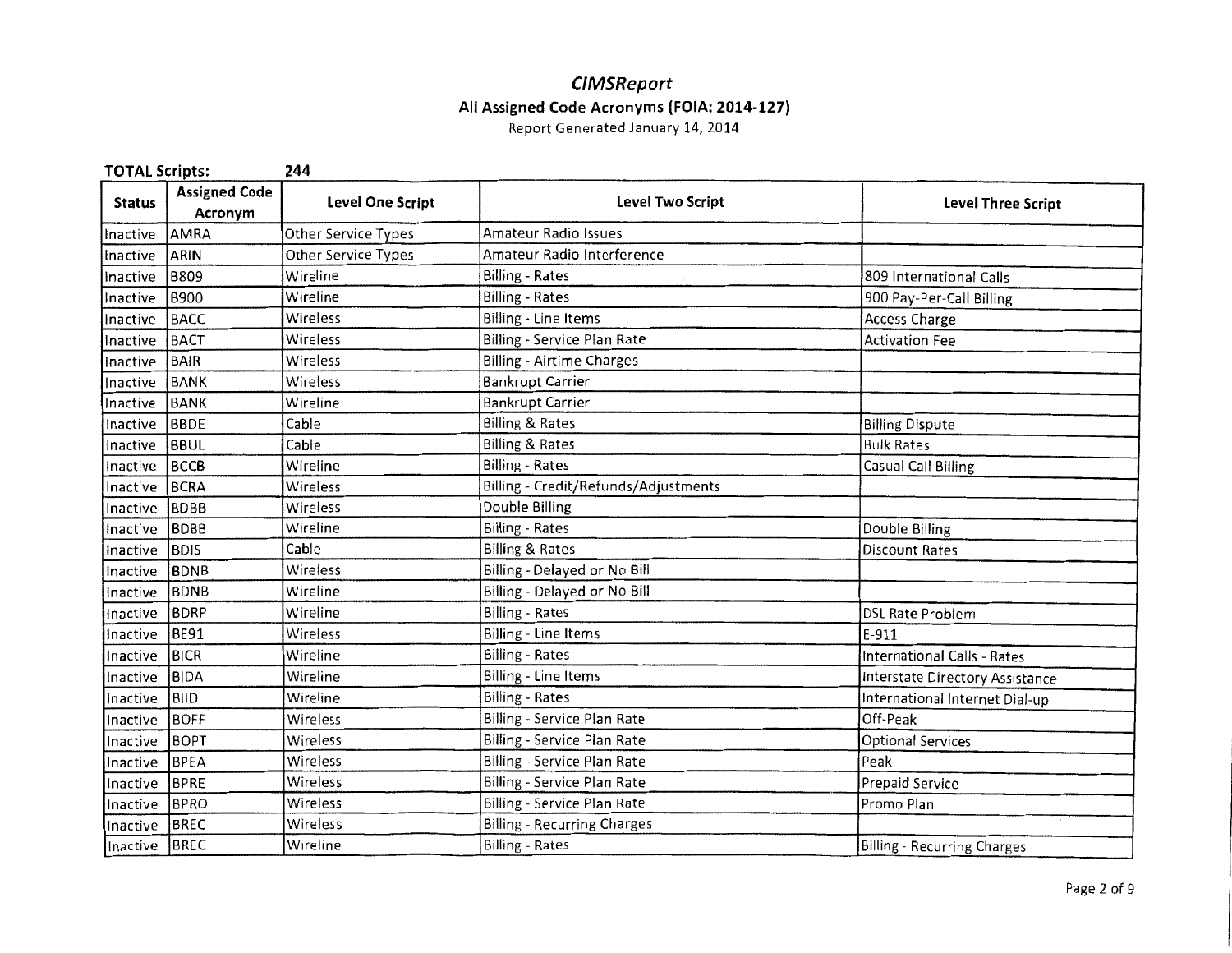#### **CIMSReport All Assigned Code Acronyms (FOIA: 2014·127)**  Report Generated January 14, 2014

 $\sim$ 

| <b>TOTAL Scripts:</b> |                                 | 244                        |                                        |                                                            |
|-----------------------|---------------------------------|----------------------------|----------------------------------------|------------------------------------------------------------|
| <b>Status</b>         | <b>Assigned Code</b><br>Acronym | <b>Level One Script</b>    | Level Two Script                       | <b>Level Three Script</b>                                  |
| Inactive              | BRFF                            | Cable                      | <b>Billing &amp; Rates</b>             | Regulatory/Franchise Fees                                  |
| Inactive              | <b>BROA</b>                     | Wireless                   | Billing - Roaming Rates                |                                                            |
| Inactive              | BROU                            | Wireless                   | <b>Billing - Rounding</b>              |                                                            |
| Inactive              | <b>BRTS</b>                     | Wireline                   | <b>Billing - Rates</b>                 | Rates for Interstate Telecommunications<br><b>Services</b> |
| Inactive              | <b>BSEC</b>                     | Wireless                   | Billing - Service Plan Rate            | Security Deposit                                           |
| Inactive              | <b>BSLC</b>                     | Wireline                   | Billing - Line Items                   | Access - Subscriber Line Charge                            |
| Inactive              | BTAX                            | Wireless                   | Billing - Line Items                   | Taxes                                                      |
| Inactive              | <b>BTAX</b>                     | Wireline                   | Billing - Line Items                   | Taxes on Telphone Bill                                     |
| Inactive              | ВТВС                            | Wireline                   | <b>Billing - Line Items</b>            | Truth in Billing Bundled Charges                           |
| Inactive              | BTNP                            | Wireline                   | Billing - Line Items                   | Truth in Billing no Payment Solution                       |
| Inactive              | BTSP                            | Wireline                   | Billing - Line Items                   | Truth in Billing no Service Provider ID                    |
| Inactive              | BUND                            | Wireless                   | <b>Bundling</b>                        |                                                            |
| Inactive              | BUNI                            | Wireless                   | <b>Billing - Line Items</b>            | Universal Service                                          |
| Inactive              | BUNI                            | Wireline                   | <b>Billing - Line Items</b>            | Access - Universal Service                                 |
| Inactive              | CARR                            | Wireless                   | Carrier Marketing & Advertising        |                                                            |
| Inactive              | CARR                            | Wireline                   | Carrier Marketing & Advertising        |                                                            |
| Inactive              | CBIN                            | Other Service Types        | <b>HEEE Interference</b>               |                                                            |
| Inactive              | <b>CBRI</b>                     | <b>Other Service Types</b> | Citizens Band (CB) Radio Issues        |                                                            |
| Inactive              | <b>CCAL</b>                     | Wireline                   | Card Issues                            | Calling Card                                               |
| Inactive              | <b>CIS</b>                      | Cable                      | Cable Internet Modem Services          |                                                            |
| Inactive              | <b>CLCA</b>                     | <b>Broadcast</b>           | <b>Disability Issues</b>               | <b>Closed Captioning</b>                                   |
| Inactive              | <b>CLCA</b>                     | Cable                      | Disability Issues                      | Closed Captioning                                          |
| Inactive              | <b>CLCA</b>                     | Satellite                  | Disability Issues                      | <b>Closed Captioning</b>                                   |
| Inactive              | CONN                            | Cable                      | Connections to Cable Systems           |                                                            |
| Inactive              | <b>CPDC</b>                     | Wireline                   | Card Issues                            | Prepaid Debit Calling Card                                 |
| Inactive              | CRAM                            | Wireless                   | Cramming                               |                                                            |
| Inactive              | <b>CRAM</b>                     | Wireline                   | Cramming                               |                                                            |
| Inactive              | <b>CTOC</b>                     | Wireline                   | Referral to Gov't Agencies/FCC Offices | Carrier to Carrier                                         |
| Inactive              | <b>CTSC</b>                     | Wireless                   | <b>Contract - Early Termination</b>    | Termination of Service by Carrier                          |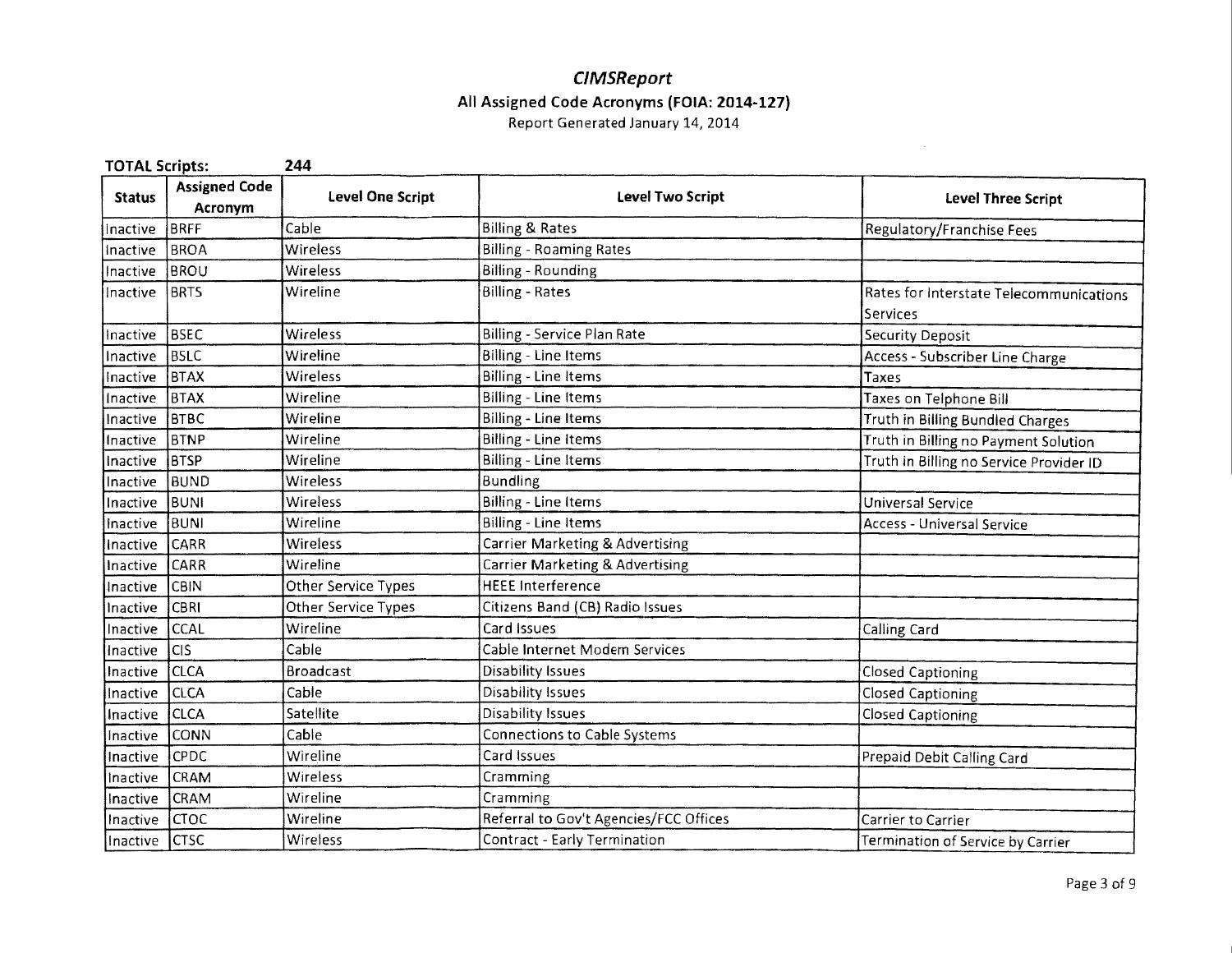#### **C/MSReport All Assigned Code Acronyms (FOIA: 2014-127}**

| <b>TOTAL Scripts:</b> |                                 | 244                     |                                                  |                                      |
|-----------------------|---------------------------------|-------------------------|--------------------------------------------------|--------------------------------------|
| <b>Status</b>         | <b>Assigned Code</b><br>Acronym | <b>Level One Script</b> | Level Two Script                                 | Level Three Script                   |
| Inactive              | <b>CTSS</b>                     | Wireless                | Contract - Early Termination                     | Termination of Service by Subscriber |
| Inactive              | DIAL                            | Wireline                | Dial-Around                                      |                                      |
| Inactive              | DMDI                            | Wireline                | <b>Detariffing Issues</b>                        | Miscellaneous Detariffing Issues     |
| Inactive              | DNBL                            | Wireline                | Detariffing Issues                               | No Business Location                 |
| Inactive              | <b>DNIN</b>                     | Wireline                | Detariffing Issues                               | No Increase Notice                   |
| Inactive              | DSLA                            | Wireline                | Digital Subscriber Line Availability             |                                      |
| Inactive              | <b>DWEB</b>                     | Wireline                | <b>Detariffing Issues</b>                        | <b>Web Posting</b>                   |
| Inactive              | EFAU                            | Wireless                | Equipment                                        | <b>Faulty Equipment</b>              |
| Inactive              | <b>ELIN</b>                     | Other Service Types     | <b>Electrical Interference</b>                   |                                      |
| Inactive              | <b>ESTO</b>                     | Wireless                | Equipment                                        | Stolen Equipment                     |
| Inactive              | <b>HEAR</b>                     | Wireless                | Disability Complaints                            | <b>Hearing Aids</b>                  |
| Inactive              | <b>HEAR</b>                     | Wireline                | <b>Disability Complaints</b>                     | Hearing Aids (HEAR)                  |
| Inactive              | <b>IFRAU</b>                    | Wireless                | <b>Identity Fraud</b>                            |                                      |
| Inactive              | <b>IFRAU</b>                    | Wireline                | <b>Identity Fraud</b>                            |                                      |
| Inactive              | <b>IINS</b>                     | Wireline                | <b>Information Services</b>                      | <b>International Services</b>        |
| Inactive              | IIISS                           | Wireline                | <b>Information Services</b>                      | Interstate Services (non 900#)       |
| Inactive              | <b>INDE</b>                     | Satellite               | Programming Issues                               | Indecent                             |
| Inactive              | <b>INTL</b>                     | International           | International - General                          |                                      |
| Inactive              | LOUD                            | Cable                   | Programming Issues                               | Loud commercial                      |
| Inactive              | LOUD                            | Satellite               | Programming Issues                               | Loud commercial                      |
| Inactive              | LOUD                            | Unknown Media Types     | Programming Issues                               | Loud commercial                      |
| Inactive              | <b>NPCT</b>                     | Wireless                | Number Portability - Contract Termination        |                                      |
| Inactive              | <b>NPCT</b>                     | Wireline                | Number Portability - Contract Termination        |                                      |
| Inactive              | <b>NPEQ</b>                     | Wireless                | Number Portability - Porting Request - Equipment |                                      |
| Inactive              | NPEQ                            | Wireline                | Number Portability - Porting Request - Equipment |                                      |
| Inactive              | NPOR                            | Wireless                | Number Portability - General                     |                                      |
| Inactive              | <b>NPOR</b>                     | Wireline                | Number Portability - General                     |                                      |
| Inactive              | <b>NPPC</b>                     | Wireline                | Billing - Line Items                             | Porting Charge                       |
| Inactive              | <b>NPPR</b>                     | Wireless                | Number Portability - Porting Request             |                                      |
| Inactive NPPR         |                                 | Wireline                | Number Portability - Porting Request- General    |                                      |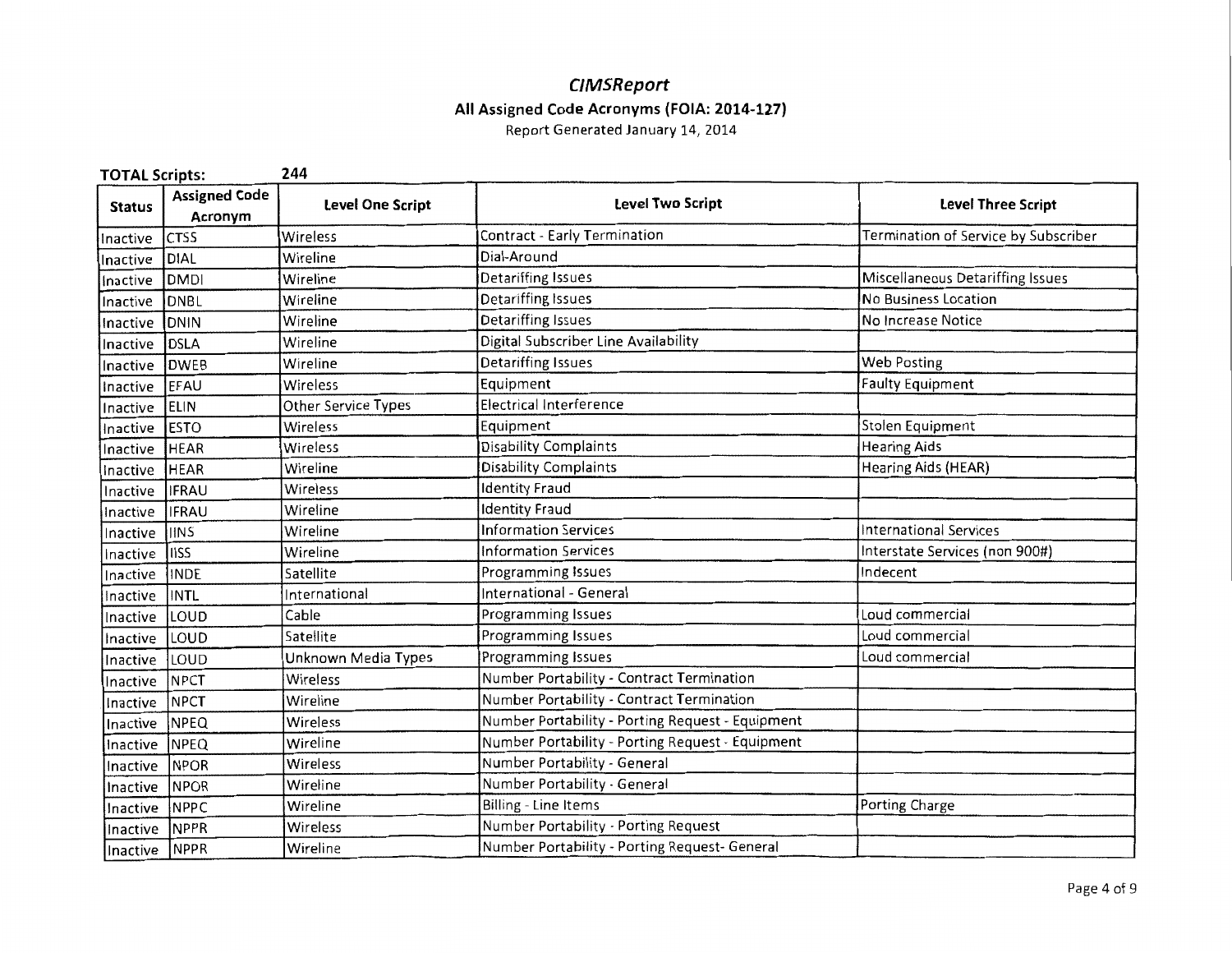# **CIMSReport All Assigned Code Acronyms (FOIA: 2014-127)**

| <b>TOTAL Scripts:</b> |                                 | 244                     |                                                    |                                     |
|-----------------------|---------------------------------|-------------------------|----------------------------------------------------|-------------------------------------|
| <b>Status</b>         | <b>Assigned Code</b><br>Acronym | <b>Level One Script</b> | <b>Level Two Script</b>                            | <b>Level Three Script</b>           |
| Inactive              | NPRC                            | Wireless                | Billing - Line Items                               | Porting Charge                      |
| Inactive              | <b>NPRC</b>                     | Wireless                | Number Portability - Porting Request - Rate Center |                                     |
| Inactive              | <b>NTEL</b>                     | Non-Telecommunications  | Non-Telecommunications Issues                      |                                     |
| Inactive              | OACI                            | Wireline                | <b>Operator-Assisted Call Issues</b>               |                                     |
| Inactive              | OBAC                            | Wireline                | Operator Service Provider (OSP) Issues             | <b>Blocking of Access to OSPs</b>   |
| Inactive              | lococ                           | Wireless                | <b>OTHER</b>                                       | Carrier-to-Carrier                  |
| Inactive              | <b>OCPN</b>                     | Wireless                | <b>OTHER</b>                                       | <b>Customer Proprietary Network</b> |
|                       |                                 |                         |                                                    | Information                         |
| Inactive              | <b>OCPN</b>                     | Wireline                | <b>OTHER</b>                                       | <b>Customer Proprietary Network</b> |
|                       |                                 |                         |                                                    | Information                         |
| Inactive              | locPP                           | Wireless                | <b>OTHER</b>                                       | <b>Calling Party Pays</b>           |
| Inactive              | locuc                           | Wireline                | Operator Service Provider (OSP) Issues             | Charges for Unanswered OSP Calls    |
| Inactive              | <b>JOINE</b>                    | Wireline                | <b>OTHER</b>                                       | <b>Information Requests</b>         |
| Inactive              | <b>OINM</b>                     | Wireline                | Operator Service Provider (OSP) Issues             | OSP Inmate Issue                    |
| Inactive              | loinu                           | Wireless                | <b>OTHER</b>                                       | Incoherent - Unanswerable           |
| Inactive              | OINU                            | Wireline                | <b>OTHER</b>                                       | Incoherent - Unanswerable           |
| Inactive              | Ioirt                           | Cable                   | OTHER                                              | Information Request                 |
| Inactive              | <b>ONPI</b>                     | Wireline                | Operator Service Provider (OSP) Issues             | No Posting/Incorrect Posting of OSP |
|                       |                                 |                         |                                                    | Information                         |
| Inactive              | <b>OPAT</b>                     | Cable                   | <b>OTHER</b>                                       | Privacy Act Information             |
| Inactive              | OSBC                            | Satellite               | Programming Issues                                 | Obscene                             |
| Inactive              | OSBC                            | Unknown Media Types     | Programming Issues                                 | Obscene                             |
| Inactive              | loser                           | Wireless                | OTHER                                              | Service Treatment                   |
| Inactive              | OSPE                            | Wireline                | <b>OTHER</b>                                       | Special Handle                      |
| Inactive              | OSPG                            | Wireline                | Operator Service Provider (OSP) Issues             | OSP General Issues                  |
| Inactive              | <b>OTAR</b>                     | Cable                   | <b>OTARD Issues</b>                                |                                     |
| Inactive              | <b>OTARD</b>                    | Satellite               | Satellite TV Issues                                | <b>OTARD</b>                        |
| Inactive              | <b>OTHE</b>                     | <b>Broadcast</b>        | <b>OTHER</b>                                       | Other                               |
| Inactive              | <b>OTHE</b>                     | Cable                   | <b>OTHER</b>                                       | Other                               |
| Inactive              | <b>OTHE</b>                     | Satellite               | <b>OTHER</b>                                       | Other                               |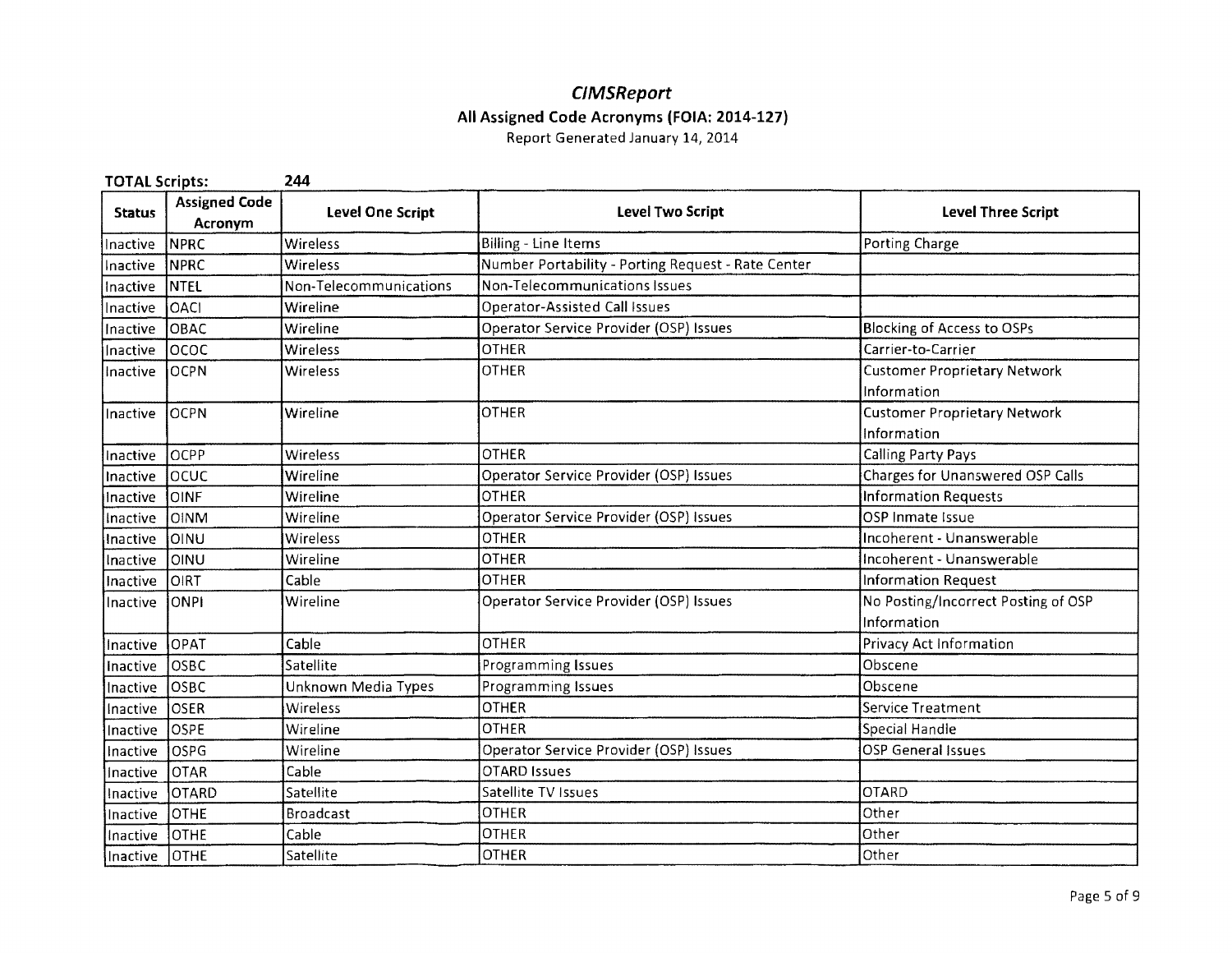# **CIMSReport All Assigned Code Acronyms (FOIA: 2014-127)**

| <b>TOTAL Scripts:</b> |                                 | 244                        |                                          |                                       |
|-----------------------|---------------------------------|----------------------------|------------------------------------------|---------------------------------------|
| <b>Status</b>         | <b>Assigned Code</b><br>Acronym | Level One Script           | Level Two Script                         | <b>Level Three Script</b>             |
| Inactive              | <b>OTHE</b>                     | Wireless                   | <b>OTHER</b>                             | Other (OTHE)                          |
| Inactive              | <b>OTHE</b>                     | Wireline                   | <b>OTHER</b>                             | Other                                 |
| Inactive              | <b>PBLK</b>                     | Cable                      | Programming Issues                       | Program Blackout                      |
| Inactive              | <b>PCCR</b>                     | Cable                      | <b>Content Criticism</b>                 |                                       |
| Inactive              | PHSI                            | <b>Broadcast</b>           | Programming Issues                       | Howard Stern - Indecent/Obscene       |
| Inactive              | <b>PHSI</b>                     | Satellite                  | <b>Programming Issues</b>                | Howard Stern - Indecent/Obscene       |
| Inactive              | PMUS                            | Cable                      | Programming Issues                       | Must Carry Signal Issues              |
| Inactive              | PNCA                            | Cable                      | Programming Issues                       | Number of Commercial Ads              |
| Inactive              | PPCD                            | Wireline                   | Pay-Per-Call General Issue               | Pay-Per-Call Disconnection            |
| Inactive              | PPCM                            | Wireline                   | Pay-Per-Call General Issue               | Miscellaneous Pay-Per-Call Issues     |
| Inactive              | <b>PPEG</b>                     | Cable                      | Programming Issues                       | P.E.G/Leased Access                   |
| Inactive              | <b>PROF</b>                     | Satellite                  | Programming Issues                       | Profane                               |
| Inactive              | PROG                            | Cable                      | <b>Programming Issues</b>                | Programming Change                    |
| Inactive              | <b>PTLC</b>                     | Wireline                   | Pay Telephone Compensation               |                                       |
| Inactive              | PVSI                            | <b>Broadcast</b>           | Programming Issues                       | Victoria's Secret - Indecent/Obscene  |
| Inactive              | R900                            | Wireline                   | Referral to Gov't Agencies/FCC Offices   | 900# non-rule violation               |
| Inactive              | RADV                            | Wireline                   | Referral to Gov't Agencies/FCC Offices   | Deceptive Advertisement               |
| Inactive              | <b>RATES</b>                    | Cable                      | <b>Billing &amp; Rates</b>               | <b>Consumer Rate Issue</b>            |
| Inactive              | RCPE                            | Wireline                   | Referral to States (PUC or AG)           | <b>Customer Premise Equipment</b>     |
| Inactive              | RCRM                            | Wireline                   | Referral to Gov't Agencies/FCC Offices   | Cramming                              |
| Inactive              | RDBC                            | Wireline                   | Referral to Gov't Agencies/FCC Offices   | Debit card                            |
| Inactive              | RDCV                            | Wireless                   | Referral to Gov't Agencies/FCC Offices   | Debt Collection Violation             |
| Inactive              | RDCV                            | Wireline                   | Referral to Gov't Agencies/FCC Offices   | Debt Collection Violation             |
| Inactive              | RECT                            | Wireline                   | Recording of Telephone Calls "Beep Tone" |                                       |
| Inactive              | RELC                            | Wireline                   | Referral to States (PUC or AG)           | <b>Expanded Local Calling Service</b> |
| Inactive              | <b>RELI</b>                     | Cable                      | Programming Issues                       | Religious                             |
| Inactive              | RELI                            | Satellite                  | Programming Issues                       | Religious                             |
| Inactive              | RELI                            | <b>Unknown Media Types</b> | Programming Issues                       | Religious                             |
| Inactive              | RENS                            | Wireline                   | Referral to States (PUC or AG)           | <b>Enhanced Services</b>              |
| Inactive              | REUC                            | Wireline                   | Referral to Gov't Agencies/FCC Offices   | End User Common Line Charge           |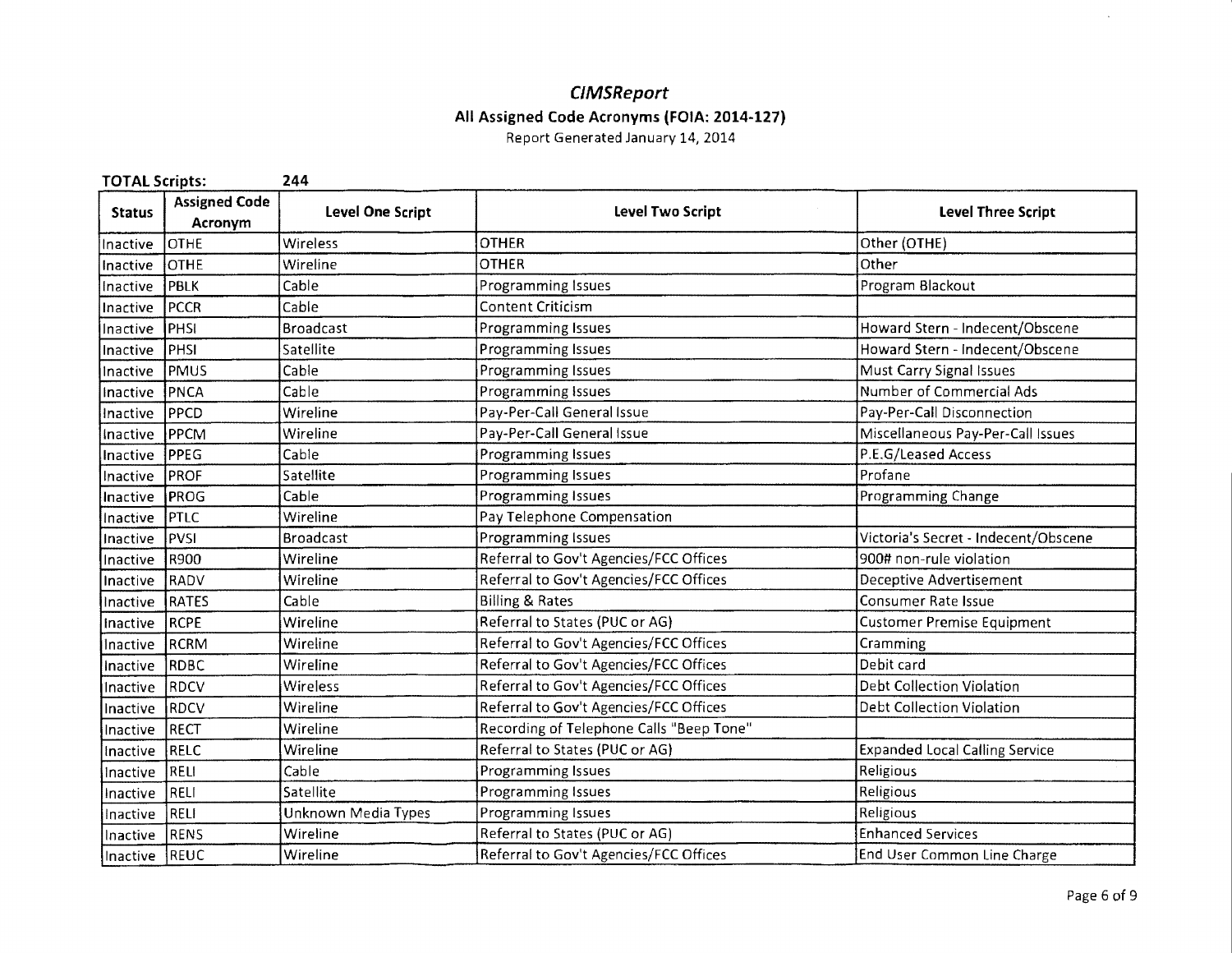# **C/MSReport All Assigned Code Acronyms (FOIA: 2014-127)**

| <b>TOTAL Scripts:</b> |                                 | 244                     |                                        |                                        |
|-----------------------|---------------------------------|-------------------------|----------------------------------------|----------------------------------------|
| <b>Status</b>         | <b>Assigned Code</b><br>Acronym | <b>Level One Script</b> | <b>Level Two Script</b>                | <b>Level Three Script</b>              |
| Inactive              | RIBC                            | Wireline                | Referral to States (PUC or AG)         | Intrastate Bills or Charges            |
| Inactive              | RISP                            | Wireline                | Referral to Gov't Agencies/FCC Offices | Internet Service Provider Disputes     |
| Inactive              | ROTH                            | Wireline                | Referral to Gov't Agencies/FCC Offices | Other                                  |
| Inactive              | ROTH                            | Wireline                | Referral to States (PUC or AG)         | Other (ROTH)                           |
| Inactive              | RPTR                            | Wireline                | Referral to States (PUC or AG)         | Pay Telephone - Refunds, Credits, etc. |
| Inactive              | RSERV                           | Wireline                | Referral to States (PUC or AG)         | <b>Local Service Treatment</b>         |
| Inactive              | RWIR                            | Wireline                | Referral to Gov't Agencies/FCC Offices | Wiretapping                            |
| Inactive              | SCBE                            | Cable                   | Service Issues                         | Converter Box/Equipment Issues         |
| Inactive              | SCWI                            | Cable                   | Service Issues                         | Cable Wiring Issues                    |
| Inactive              | <b>SDIG</b>                     | Cable                   | Service Issues                         | <b>Digital Service</b>                 |
| Inactive              | SDRP                            | Wireless                | Service - Quality/Coverage             | <b>Dropped Calls</b>                   |
| Inactive              | <b>SDSL</b>                     | Wireline                | Service Quality                        | DSL Service Inadequate                 |
| Inactive              | <b>SDST</b>                     | Wireless                | Service - Quality/Coverage             | Dead Spots                             |
| Inactive              | <b>SERV</b>                     | Cable                   | Service Issues                         |                                        |
| Inactive              | <b>SHAS</b>                     | Wireless                | Service - Quality/Coverage             | Home Area Service                      |
| Inactive              | SHVI                            | Cable                   | <b>SHVIA Issues</b>                    |                                        |
| Inactive              | SHVIA                           | Satellite               | Satellite TV Issues                    | SHVIA                                  |
| Inactive              | SINT                            | Wireline                | Slamming                               | International slammed                  |
| Inactive              | <b>ISITS</b>                    | Wireline                | Slamming                               | Intrastate Toll Slam                   |
| Inactive              | <b>SLAM</b>                     | Wireless                | Slamming                               |                                        |
| Inactive              | <b>SLOA</b>                     | Wireline                | Slamming                               | Slamming w/Problem LOA                 |
| Inactive              | <b>SLOC</b>                     | Wireline                | Slamming                               | Local Service slammed                  |
| Inactive              | <b>SNBS</b>                     | Wireless                | Service - Quality/Coverage             | Network Busy Signal                    |
| Inactive              | <b>SPAM</b>                     | Internet                | Referral to Gov't Agencies/FCC Offices | <b>CAN SPAM</b>                        |
| Inactive              | <b>SPAM</b>                     | Wireless                | <b>CAN SPAM</b>                        |                                        |
| Inactive              | <b>SROA</b>                     | Wireless                | Service - Quality/Coverage             | Roaming Availability                   |
| Inactive              | SROS                            | Wireless                | Service - Quality/Coverage             | Roaming Service                        |
| Inactive              | SSAV                            | Cable                   | Service Issues                         | Service Availability                   |
| Inactive              | SSIN                            | Wireless                | Service - Quality/Coverage             | Service Interruption                   |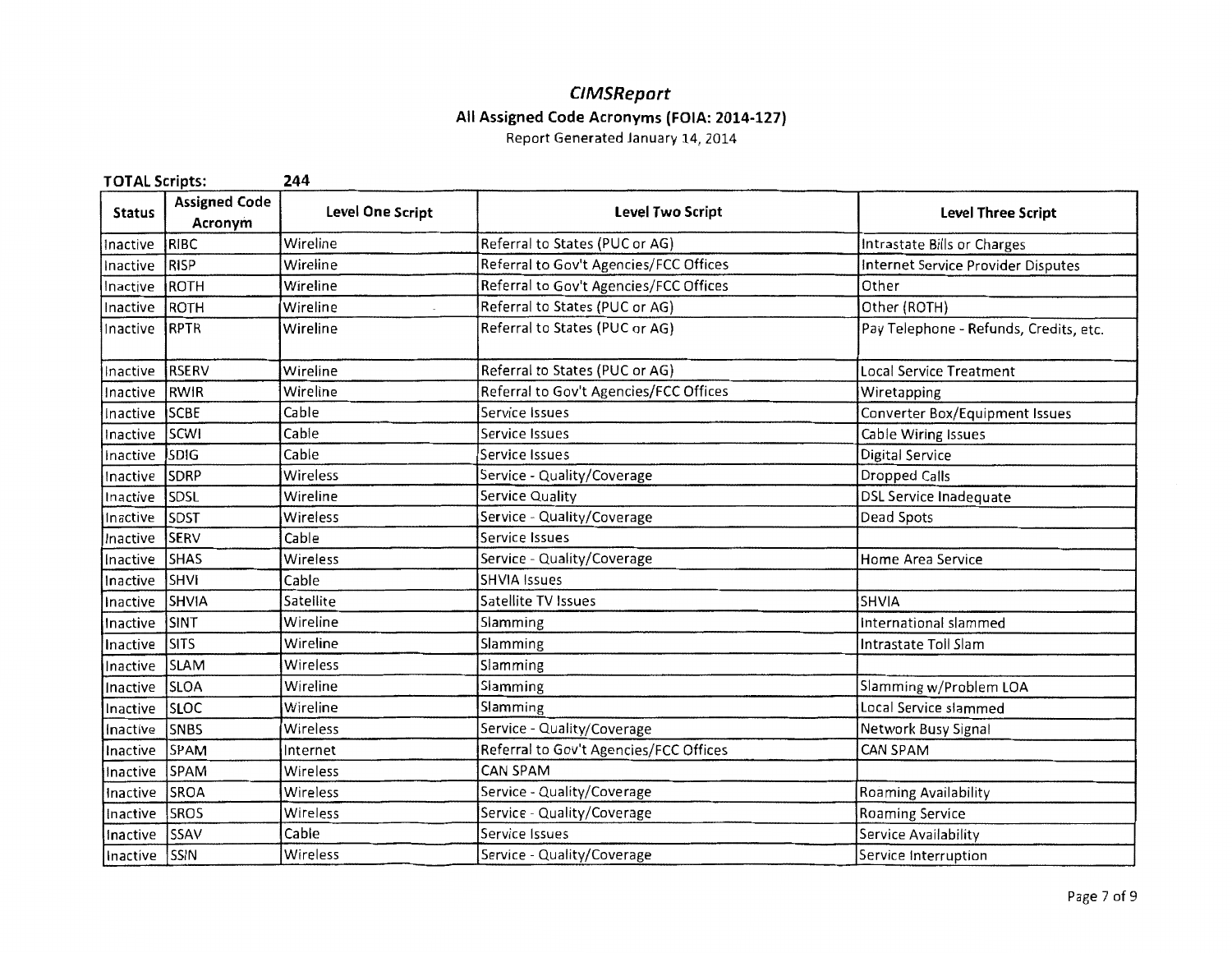#### CIMSReport All Assigned Code Acronyms (FOIA: 2014-127}

| <b>TOTAL Scripts:</b> |                                 | 244              |                                         |                                                         |
|-----------------------|---------------------------------|------------------|-----------------------------------------|---------------------------------------------------------|
| <b>Status</b>         | <b>Assigned Code</b><br>Acronym | Level One Script | <b>Level Two Script</b>                 | <b>Level Three Script</b>                               |
| Inactive              | lssqu                           | Cable            | Service Issues                          | Signal Quality                                          |
| Inactive              | <b>SSTR</b>                     | Cable            | Service Issues                          | Service Treatment                                       |
| Inactive              | <b>TAPM</b>                     | Wireline         | <b>TCPA</b>                             | Artificial or Prerecorded Message and/or<br><b>ATDS</b> |
| Inactive              | <b>TCPA</b>                     | Wireless         | <b>TCPA</b>                             |                                                         |
| Inactive              | <b>TDNC</b>                     | Wireline         | <b>TCPA</b>                             | Do Not Call List Request Not Honored                    |
| Inactive              | <b>TFAX</b>                     | Wireline         | Slamming                                | Fax Complaint                                           |
| Inactive              | <b>TFAX</b>                     | Wireline         | <b>TCPA</b>                             | <b>Fax Complaint</b>                                    |
| Inactive              | <b>TFRA</b>                     | Wireline         | <b>Toll Fraud Issues</b>                |                                                         |
| Inactive              | TFRE                            | Wireline         | <b>Toll Free Service</b>                |                                                         |
| Inactive              | <b>TGEN</b>                     | Wireline         | Slamming                                | <b>TCPA General Solicitations</b>                       |
| Inactive              | <b>TPDI</b>                     | Wireline         | Slamming                                | <b>Predictive Dialing</b>                               |
| Inactive              | TPDI                            | Wireline         | <b>TCPA</b>                             | <b>Predictive Dialing</b>                               |
| Inactive              | <b>TTDV</b>                     | Wireline         | Slamming                                | Time of Day violation                                   |
| Inactive              | <b>TTDV</b>                     | Wireline         | <b>TCPA</b>                             | Time of Day violation                                   |
| Inactive              | <b>TTY</b>                      | Wireless         | <b>Disability Complaints</b>            | <b>TTY</b>                                              |
| Inactive              | <b>TTY</b>                      | Wireline         | Disability Complaints                   | <b>TTY</b>                                              |
| Inactive              | <b>VCRA</b>                     | <b>VOIPs</b>     | Credits/Refunds/Adjustments             |                                                         |
| Inactive              | <b>VE91</b>                     | VOIPs            | E911 - Service                          |                                                         |
| Inactive              | VICR                            | <b>VOIPs</b>     | Rates - International                   |                                                         |
| Inactive              | <b>VIDE</b>                     | <b>Broadcast</b> | Disability Issues                       | Video Description                                       |
| Inactive              | <b>VIDE</b>                     | Cable            | Disability Issues                       | Video Description                                       |
| Inactive              | <b>VIDE</b>                     | Satellite        | Disability Issues                       | Video Description                                       |
| Inactive              | <b>VIOL</b>                     | Cable            | Programming Issues                      | Violence                                                |
| Inactive              | VIOL                            | Satellite        | Programming Issues                      | Violence                                                |
| Inactive              | <b>VLIN</b>                     | <b>VOIPs</b>     | <b>Billing Line Itemy</b>               |                                                         |
| Inactive              | <b>VLPT</b>                     | <b>VOIPs</b>     | Porting Request - Length of Time        |                                                         |
| Inactive              | <b>VPCT</b>                     | <b>VOIPs</b>     | Porting Contract Termination            |                                                         |
| Inactive              | <b>VPPR</b>                     | <b>VOIPs</b>     | Porting Request - Valid Request - Local |                                                         |
| Inactive              | <b>NPVR</b>                     | VOIPs            | Porting Request - Release of Number     |                                                         |